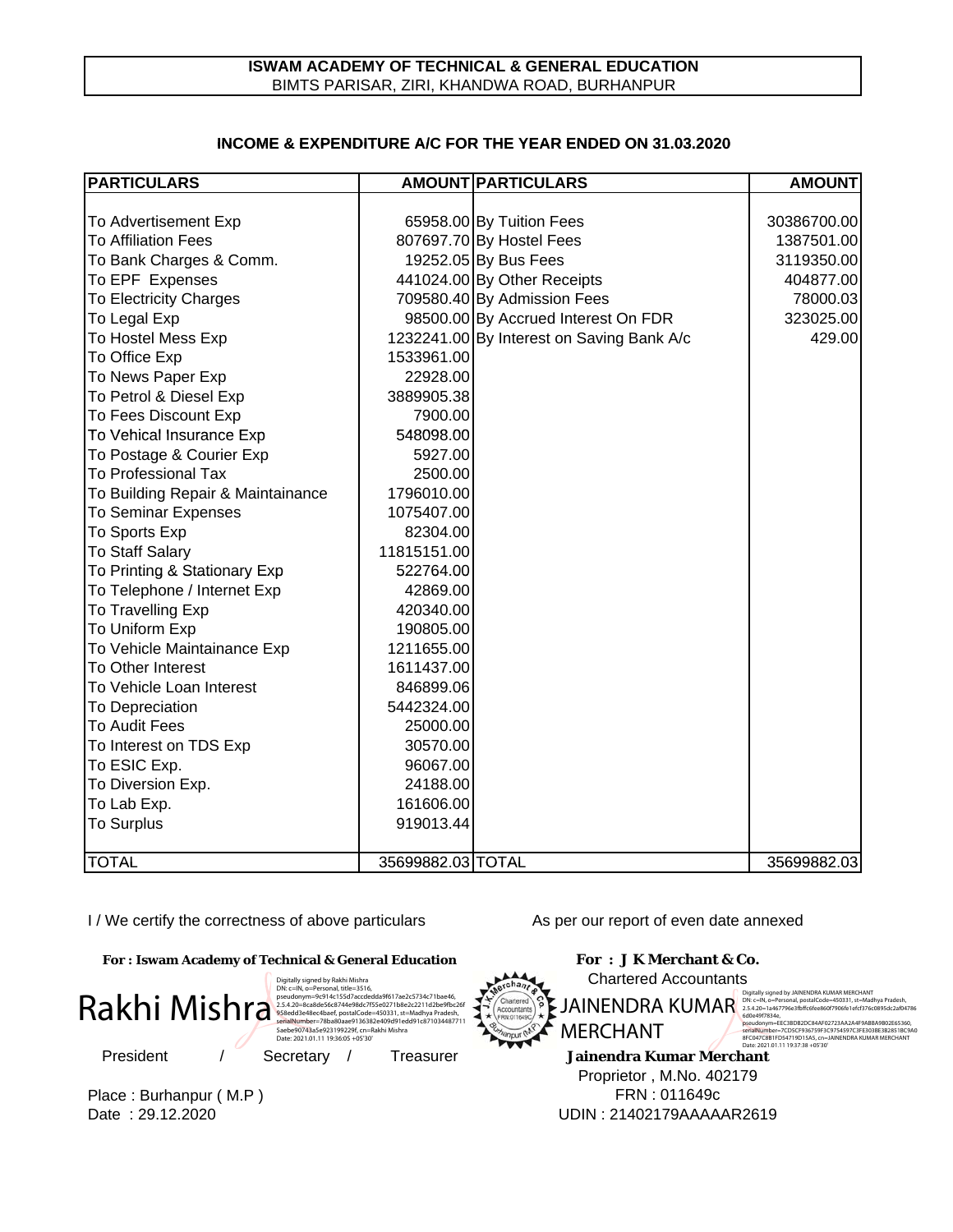# **ISWAM ACADEMY OF TECHNICAL & GENERAL EDUCATION** BIMTS PARISAR, ZIRI, KHANDWA ROAD, BURHANPUR

# **BALANCE SHEET AS ON 31.03.2020**

| <b>LIABILITIES</b>                                                           | <b>AMOUNT ASSETS</b> |                                                                                                                                                             | <b>AMOUNT</b>                               |
|------------------------------------------------------------------------------|----------------------|-------------------------------------------------------------------------------------------------------------------------------------------------------------|---------------------------------------------|
| <b>CORPUS FUND</b><br>(As per Schedule A)                                    |                      | 4427455.69 FIXED ASSETS<br>(As per Schedule F)                                                                                                              | 42691576.87                                 |
| <b>IRESERVES &amp; SURPLUS</b><br>(As per Schedule A1)                       | 53073.76             |                                                                                                                                                             |                                             |
| <b>SECURED LOANS</b><br>(As per Schedule B)                                  |                      | 5171490.49 INVESTMENTS<br>(As per Schedule G)                                                                                                               | 4761721.00                                  |
| <b>UNSECURED LOANS</b><br>(As per Schedule C)                                |                      | 25492227.40 CURRENT ASSETS<br>Sundry Debtors (As per Schedule H)<br>Closing Stock (As per trading a/c)<br>Bank Balances (As per Schedule I)<br>Cash in Hand | 414527.70<br>0.00<br>635463.02<br>131675.75 |
| <b>CURRENT LIABILITIES</b><br><b>Sundry Creditors</b><br>(As per Schedule D) |                      | <b>LOANS &amp; ADVANCES</b><br>11793551.00 Deposits (As per Schedule J)<br>Advances (As per Schedule K)                                                     | 0.00<br>230910.00                           |
| <b>PROVISIONS</b><br>(As per Schedule E)                                     |                      | 1928076.00 MISC. EXPENDITURE                                                                                                                                | 0.00                                        |
|                                                                              | 48865874.34          |                                                                                                                                                             | 48865874.34                                 |

I / We certify the correctness of above particulars As per our report of even date annexed

**Jainendra Kumar Merchant Jainendra Kumar For : Iswam Academy of Technical & General Education For : J K Merchant & Co.** President / Secretary / Treasurer Chartered Accountants  $\footnotesize{\textbf{R}}$ <br>  $\footnotesize{\textbf{R}}$ <br>
President (M.P ) Free Example,  $\footnotesize{\textbf{R}}$  and  $\footnotesize{\textbf{R}}$  and  $\footnotesize{\textbf{R}}$  and  $\footnotesize{\textbf{R}}$  and  $\footnotesize{\textbf{R}}$  and  $\footnotesize{\textbf{R}}$  and  $\footnotesize{\textbf{R}}$  and  $\footnotesize{\textbf{R}}$  and  $\footnotesize{\textbf{R}}$  and  $\footnotesize{\textbf{$ Proprietor , M.No. 402179 Rakhi Mishra Digitally signed by Rakhi Mishra<br>Dik C=lN, o=Personal, title=3516,<br>pseudonym=9c914c155d7accdedda9f617ae2c5734c71bae46,<br>2.5.4.20=&cade56c6744e98dc7f55e0271b8e2c2211d2be9fbc26f<br>958edd3e48ec4baef, postalCode=450331, st=Madhya Date: 2021.01.11 19:36:23 +05'30' JAINENDRA  $\text{KUMAR}$  MERCHANT  $\text{F}^{\text{pseudo}(\text{B}}_{\text{C047}\times\text{B17}\text{D547}\text{19} \text{19} \text{19} \text{147}}_{\text{C047}\times\text{B17}\text{D547}\text{19} \text{19} \text{19} \text{19} \text{19} \text{19} \text{19} \text{19} \text{19} \text{19} \text{10} \text{10} \text{10} \text{10} \text{10} \text{10} \text{10} \text{10} \text{10}$ Digitally signed by JAINENDRA KUMAR MERCHANT<br>DN: c=IN, o=Personal, postalCode=450331, st=Madhya Pradesh,<br>2.5.4.20=1a467796e3fbffc6fee860f7906fe1efcf376c0895dc2af047866d 0e49f7834e,<br>pseudonym=EEC3BDB2DC84AF02723AA2A4F9ABBA9B02E65360,<br>serialNumber=7CD5CF936759F3C9754597C3FE303BE3B2851BC9A08F<br>C047C8B1FD54719D15A5, cn=JAINENDRA KUMAR MERCHANT

Date : 29.12.2020 UDIN : 21402179AAAAAR2619

FRN : 011649c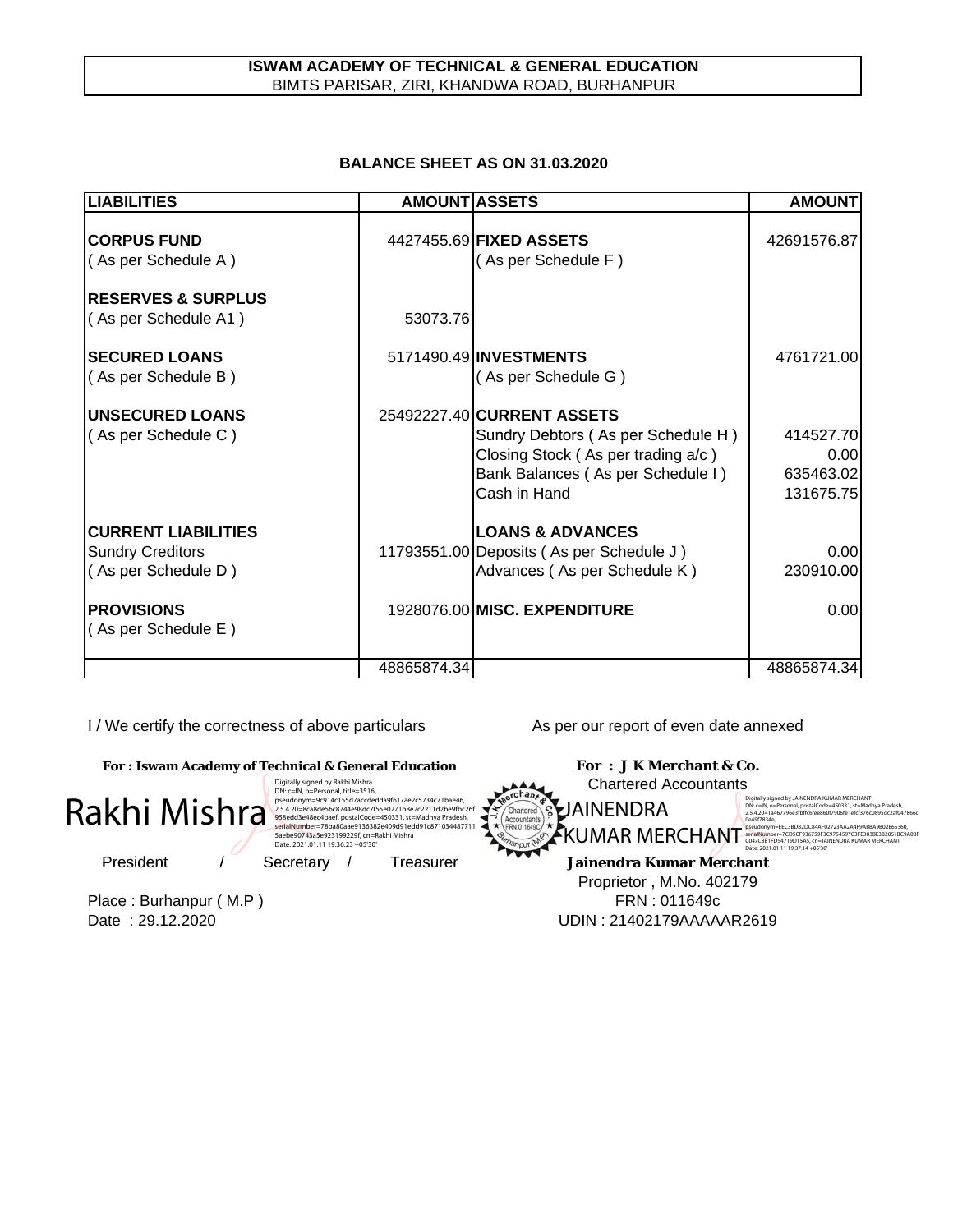#### **ISWAM ACADEMY OF TECHNICAL & GENERAL EDUCATION** BIMTS PARISAR, ZIRI, KHANDWA ROAD, BURHANPUR

# **SCHEDULE "A" OF CORPUS FUND**

| Corpus Fund<br><b>Opening Balance</b><br><b>Addition During The Year</b> | 4427455.69<br>0.00 | 4427455.69 |
|--------------------------------------------------------------------------|--------------------|------------|
|                                                                          |                    | 4427455.69 |

#### **SCHEDULE "A1" RESERVES & SURPLUS**

| Income & Expenditure A/c<br>Opening Balance (Loss)<br>Add: Profit During the Year | $-865939.68$<br>919013.44 | 53073.76 |
|-----------------------------------------------------------------------------------|---------------------------|----------|
|                                                                                   |                           | 53073.76 |

#### **SCHEDULE "B" OF SECURED LOANS**

|   | <b>IHDFC Bus Loan A/c. No. 42230876</b> | 146659.10  |
|---|-----------------------------------------|------------|
|   | IHDFC Bus Loan A/c. No. 83820548        | 586624.16  |
| 3 | HDFC Bus loan A/c no.83840693           | 565239.23  |
|   | <b>IHDFC Bus Joan A/c no.83740700</b>   | 115250.56  |
| 5 | Sundaram fic A/c No. M035500151         | 1330354.00 |
| 6 | Sundaram fic A/c No. N035500031         | 1650029.00 |
|   | Mahindra & Mahindra Fic.No. 6202960     | 388667.22  |
| 8 | IMahindra & Mahindra Fic.No. 6202975    | 388667.22  |
|   |                                         |            |
|   |                                         |            |

#### **SCHEDULE "C" OF UNSECURED LOANS**

| $\mathcal{P}$<br>3<br>4<br>5<br>6<br>8<br>9<br>10 | Amit Brijmohan Mishra<br>Anil Jain<br>Dr. Manohar Singh Jain<br>Lalchand Bhagwandas Wadhwani<br>Smt. Rakhi Amit Mishra<br>Ravi Jain<br>Vishal Wamanrao Gugre<br>Waman Kadu Gugre<br>Yogesh Ratilal Shah<br>Jagannath Balchand Shah | 8280803.00<br>3640408.00<br>555380.00<br>1696073.40<br>1106706.00<br>777750.00<br>3017470.00<br>988854.00<br>2362224.00<br>3066559.00 |
|---------------------------------------------------|------------------------------------------------------------------------------------------------------------------------------------------------------------------------------------------------------------------------------------|---------------------------------------------------------------------------------------------------------------------------------------|
|                                                   |                                                                                                                                                                                                                                    | 25492227.40                                                                                                                           |

|    | $911$ $11$ $110$ $11$ $11$ $11$ $11$ $11$ $11$ |             |  |  |
|----|------------------------------------------------|-------------|--|--|
|    |                                                |             |  |  |
|    | <b>Bansal Agency</b>                           | 15051.00    |  |  |
| 2  | M/s Mishra Enterprises                         | 1227500.00  |  |  |
| 3  | <b>Caution Money Payable</b>                   | 9378089.00  |  |  |
| 4  | New Jain Book Stall                            | 5496.00     |  |  |
| 5  | Punjab Motors Parts                            | 24900.00    |  |  |
| 6  | Science Intermediary                           | 30976.00    |  |  |
|    | <b>Prince Tyre</b>                             | 9510.00     |  |  |
| 8  | Super Sagar Kirana                             | 726939.00   |  |  |
| 9  | S. Lukmanji                                    | 5250.00     |  |  |
| 10 | <b>Ashok Auto Parts</b>                        | 369840.00   |  |  |
|    |                                                |             |  |  |
|    |                                                |             |  |  |
|    |                                                | 11793551.00 |  |  |
|    |                                                |             |  |  |
|    |                                                |             |  |  |
|    |                                                |             |  |  |

# **SCHEDULE "D" OF SUNDRY CREDITORS / PAYABLES**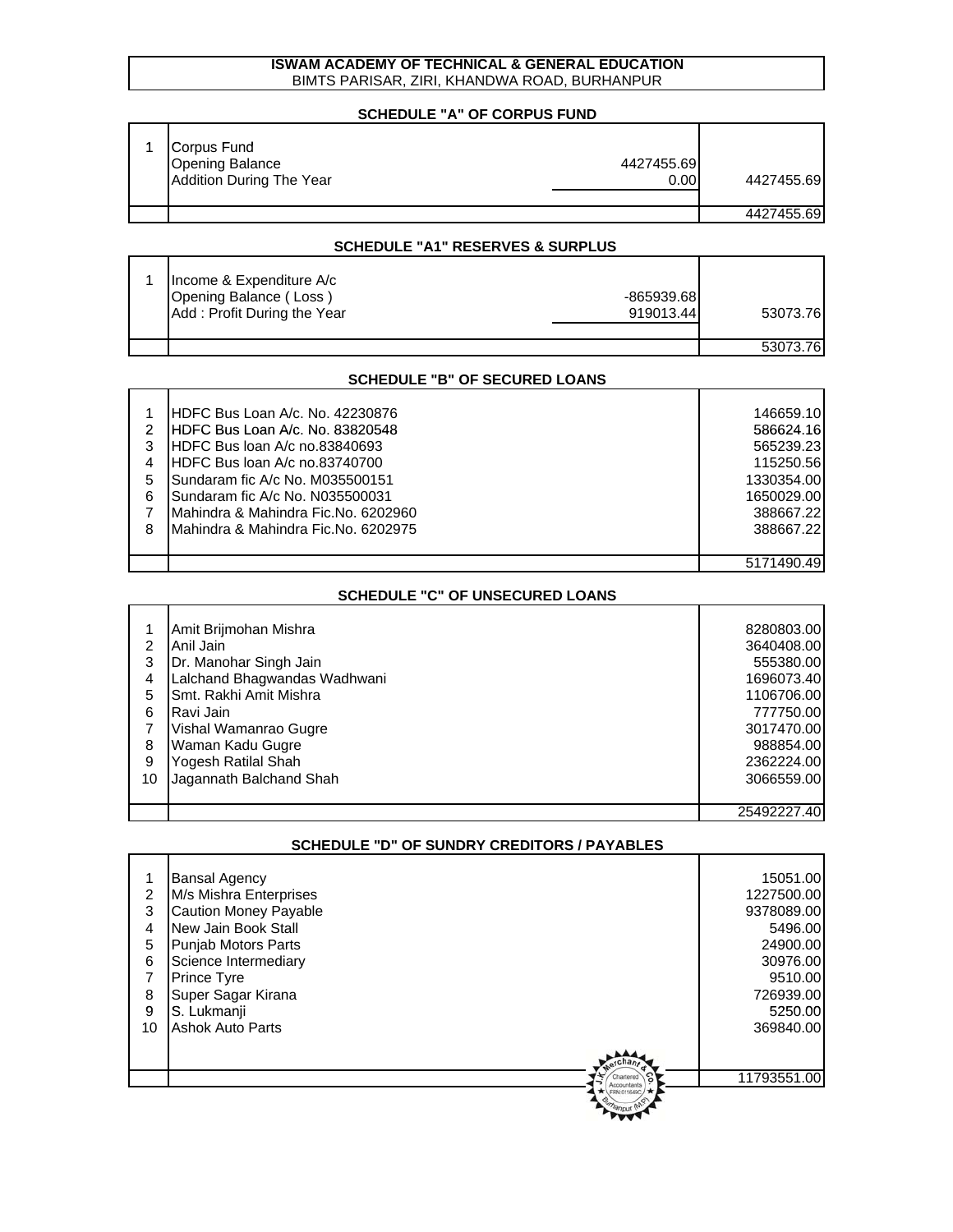## **SCHEDULE "E" OF PROVISIONS**

|   | <b>Audit Fees</b>                  | 25000.00   |
|---|------------------------------------|------------|
| 2 | <b>Professional Tax</b>            | 2500.00    |
| 3 | <b>Electricity Exp Payable</b>     | 47852.00   |
| 4 | <b>TDS Payable</b>                 | 218744.00  |
| 5 | <b>Staff Salary Payable</b>        | 1438492.00 |
| 6 | Professional Tax on Salary Payable | 29580.00   |
|   | E.P.F Payable                      | 144980.00  |
| 8 | Telephone Bill Payable             | 4700.00    |
| 9 | <b>ESIC Payable</b>                | 16228.00   |
|   |                                    |            |
|   |                                    | 1928076.00 |

## **SCHEDULE "G" OF INVESTMENTS**

٦

|               | Indore Swam Sidh Mahila Coop Bank a/c no 1001111001079 | 1315646.00 |
|---------------|--------------------------------------------------------|------------|
| $\mathcal{P}$ | State bank of India FDR a/c no 63014704301             | 288616.00  |
| 3             | <b>Bank of Maharashtra FDR A/c 60243210979</b>         | 662213.00  |
| 4             | Bank of Maharashtra FDR a/c 60243211076                | 927100.00  |
| 5             | <b>IBank of Maharashtra FDR A/c 60247129856</b>        | 914752.00  |
| 6             | Bank of Maharashtra FDR A/c 60247132814                | 653394.00  |
|               |                                                        |            |
|               |                                                        | 4761721.00 |

## **SCHEDULE "H" OF SUNDRY DEBTORS**

| 2 | <b>Outstanding Fees</b><br>Datapro Computer | 351857.70<br>62670.00 |
|---|---------------------------------------------|-----------------------|
|   |                                             | 414527.70             |

# **SCHEDULE " I " OF BANK BALANCES**

|   | Buldhana Urban Co-Op Soc.Ltd A/c 21/141 | 4975.00   |
|---|-----------------------------------------|-----------|
|   |                                         |           |
| 2 | Bank of Maharashtra CA No. 60062040342  | 39791.22  |
| 3 | HDFC Bank CA No. 50100069405782         | 12067.13  |
| 4 | Indore Swam Sidh Mahila Coop Bank       | 3858.00   |
|   | Jila Sahakari Coop Bank                 | 976.65    |
| 6 | State Bank of India CA No. 63033111137  | 66662.02  |
|   | Iswam Credit Coop Society A/c 269       | 507133.00 |
|   |                                         |           |
|   |                                         | 635463.02 |

## **SCHEDULE " J " OF DEPOSITS**

| Nil | 0.00             |
|-----|------------------|
|     | .00 <sub>1</sub> |

#### **SCHEDULE " K" OF ADVANCES**

| 2<br>3 | Nepa Ltd<br><b>TDS Receivable</b><br>Parag Patil | -cn | 50000.00<br>82794.00<br>98116.00 |
|--------|--------------------------------------------------|-----|----------------------------------|
|        |                                                  |     | 230910.00                        |
|        |                                                  |     |                                  |